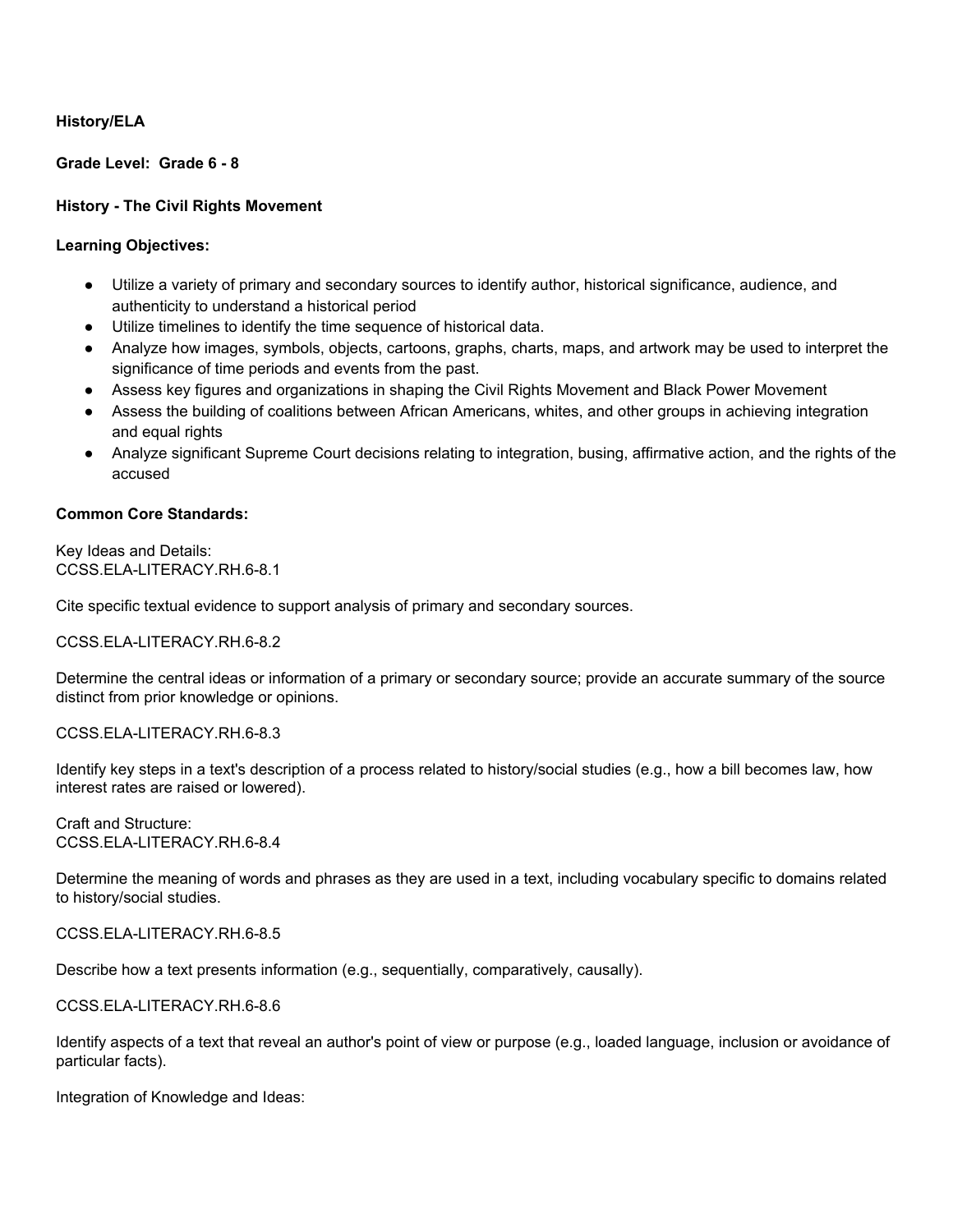### [CCSS.ELA-LITERACY.RH.6-8.7](http://www.corestandards.org/ELA-Literacy/RH/6-8/7/)

Integrate visual information (e.g., in charts, graphs, photographs, videos, or maps) with other information in print and digital texts.

[CCSS.ELA-LITERACY.RH.6-8.8](http://www.corestandards.org/ELA-Literacy/RH/6-8/8/)

Distinguish among fact, opinion, and reasoned judgment in a text.

[CCSS.ELA-LITERACY.RH.6-8.9](http://www.corestandards.org/ELA-Literacy/RH/6-8/9/)

Analyze the relationship between a primary and secondary source on the same topic.

#### **Learning Activities:**

Directly teach the key figures and key movements of the Civil Rights Movement. Use the Civil Rights Movements - When and Where presentation: When and Where [Presentation](https://drive.google.com/open?id=1tFnwXhEkGQ8tbXgmDlVN_IIDDreiK87stUyvnp_iZE4)

Have a discussion about the events of the time and the implications of each of the events. The following questions could be used to guide the discussion:

- What were the implications of the legal and social challenges of racial segregation in the 1940s and 1950s?
- How is civil disobedience an effective method to protest an unjust law?
- How did the movement change in the 1960s?
- What were the effects of the Freedom Rides?
- How were the conditions of Southern African-Americans different from Northern African-Americans?

Students should begin with creating a map of the midwest and southern part of the US to include the following states: Illinois, Indiana, Ohio, Florida, Georgia, Alabama, Mississippi, Louisiana, Arkansas, South Carolina, North Carolina, Virginia, West Virginia, Kentucky and Tennessee.

Options include drawing a map or download the image found here: Map of [USA](https://drive.google.com/open?id=1NbAE9tuzsOUARR88bl99hWxtL0vHnrag)

Pair the students and have them create a video which tells a story of "When and Where". Students choose 4 of the following events to create a video describing this history event in the civil rights movement. Place each of the moments on their map, using an item from 3D Bear to represent the event. Suggested items are below.

- Thurgood Marshall joins the Supreme Court: a gavel
- Montgomery Bus Boycott: a bus
- Beginning of the Voting Rights March: a sign
- Lunch Counter Sit In: a stool
- President Johnson Signs the Civil Rights Act: a pen
- March on Washington: a boot
- The Chicago Freedom movement: a house

Students should also use the app to add text which includes the year that the event occured.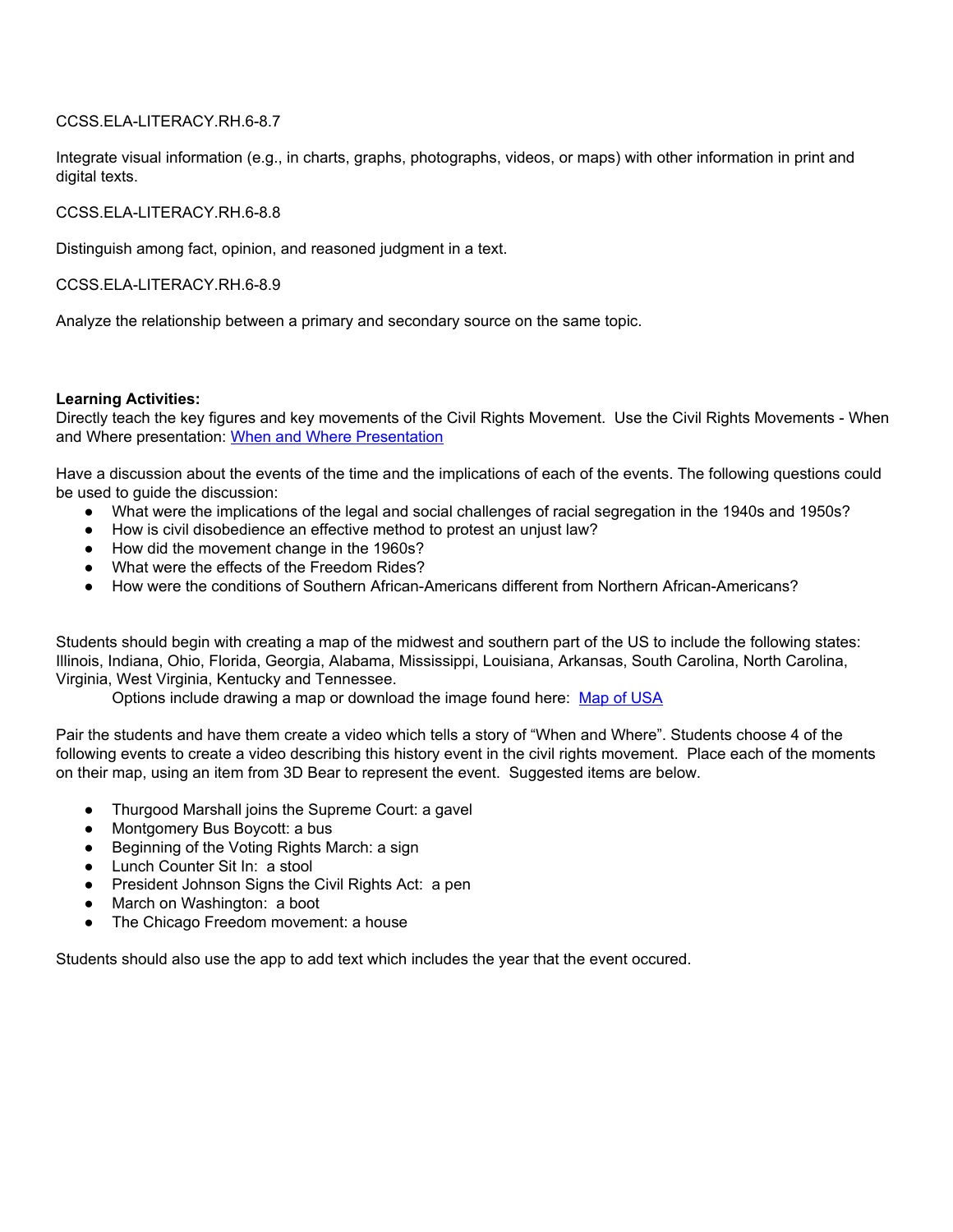# **History/ELA**

**Grade Level: Grade 9-10**

# **History - Eatonville and Zora Neale Hurston**

## **Learning Objectives:**

- Utilize a variety of primary and secondary sources to identify author, historical significance, audience, and authenticity to understand a historical period
- Analyze how images, symbols, objects, cartoons, graphs, charts, maps, and artwork may be used to interpret the significance of time periods and events from the past.
- Determine the meaning of words and phrases as they are used in a text, including vocabulary describing political, social, or economic aspects of history/social science and culture.
- Learn key points in the development of the town of Eatonville, Florida.

# **Common Core Standards:**

Key Ideas and Details:

[CCSS.ELA-LITERACY.RH.9-10.1](http://www.corestandards.org/ELA-Literacy/RH/9-10/1/)

Cite specific textual evidence to support analysis of primary and secondary sources, attending to such features as the date and origin of the information.

[CCSS.ELA-LITERACY.RH.9-10.2](http://www.corestandards.org/ELA-Literacy/RH/9-10/2/)

Determine the central ideas or information of a primary or secondary source; provide an accurate summary of how key events or ideas develop over the course of the text.

[CCSS.ELA-LITERACY.RH.9-10.3](http://www.corestandards.org/ELA-Literacy/RH/9-10/3/)

Analyze in detail a series of events described in a text; determine whether earlier events caused later ones or simply preceded them.

Craft and Structure:

[CCSS.ELA-LITERACY.RH.9-10.4](http://www.corestandards.org/ELA-Literacy/RH/9-10/4/)

Determine the meaning of words and phrases as they are used in a text, including vocabulary describing political, social, or economic aspects of history/social science.

[CCSS.ELA-LITERACY.RH.9-10.5](http://www.corestandards.org/ELA-Literacy/RH/9-10/5/)

Analyze how a text uses structure to emphasize key points or advance an explanation or analysis.

[CCSS.ELA-LITERACY.RH.9-10.6](http://www.corestandards.org/ELA-Literacy/RH/9-10/6/)

Compare the point of view of two or more authors for how they treat the same or similar topics, including which details they include and emphasize in their respective accounts.

## Integration of Knowledge and Ideas:

[CCSS.ELA-LITERACY.RH.9-10.7](http://www.corestandards.org/ELA-Literacy/RH/9-10/7/)

Integrate quantitative or technical analysis (e.g., charts, research data) with qualitative analysis in print or digital text.

[CCSS.ELA-LITERACY.RH.9-10.8](http://www.corestandards.org/ELA-Literacy/RH/9-10/8/)

Assess the extent to which the reasoning and evidence in a text support the author's claims.

[CCSS.ELA-LITERACY.RH.9-10.9](http://www.corestandards.org/ELA-Literacy/RH/9-10/9/)

Compare and contrast treatments of the same topic in several primary and secondary sources.